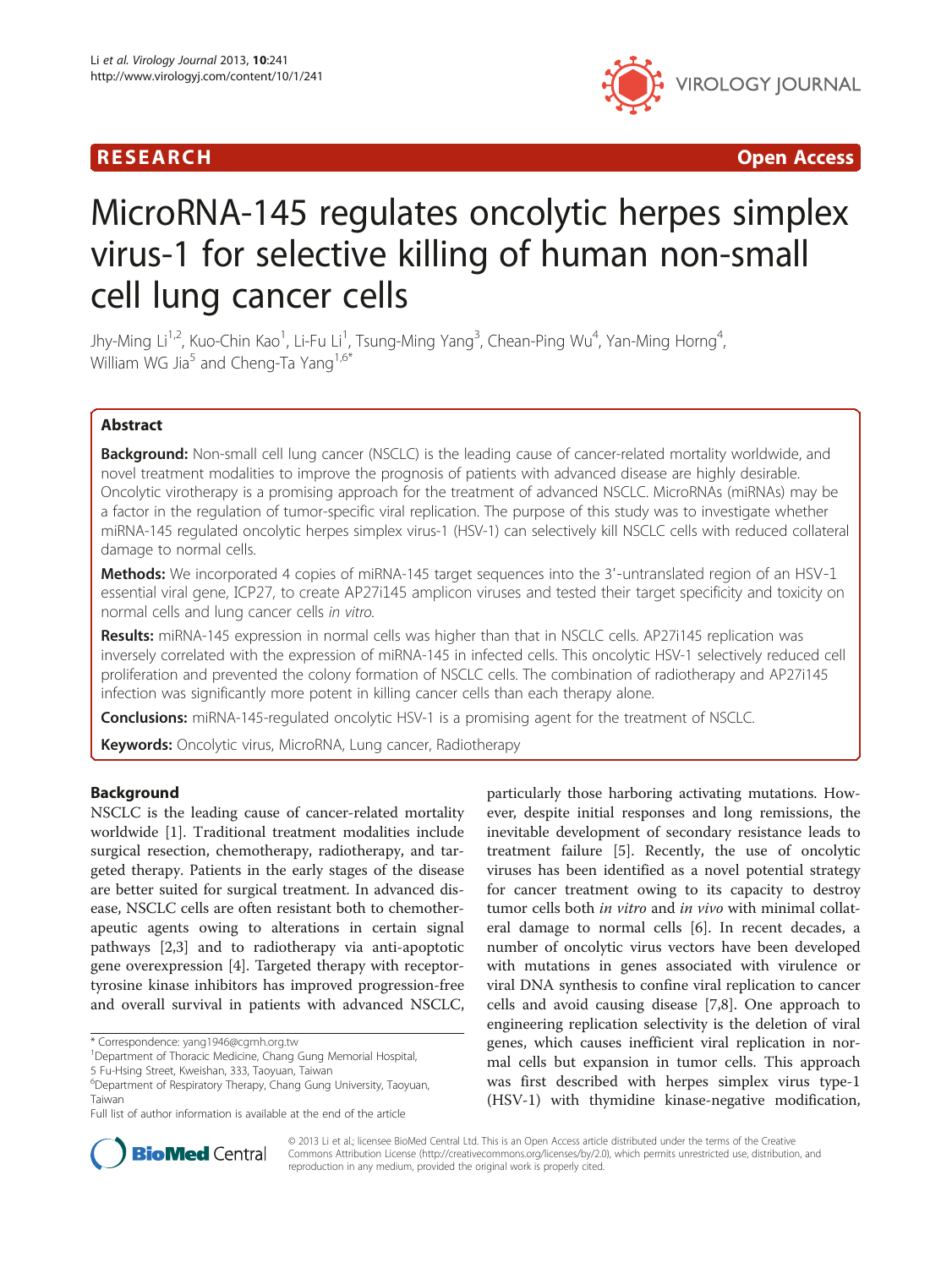<span id="page-1-0"></span>which attenuates the neurovirulence of HSV to treat human gliomas [\[9](#page-8-0)]. HSV-1 is a common human virus that can infect most mammalian cells. However, gene deletion might reduce the killing capability of HSV mutants in cancer in vivo. Another engineering approach is to place an immediate-early (IE) gene essential for HSV-1 replication under the control of a cell-specific promoter or enhancer [[10\]](#page-8-0). However, our previous study [[11](#page-8-0)] revealed that HSV-1 infection might up-regulate the activities of various cellular promoters and telomerase in both tumor and nontumor cells. The viral IE gene product, infected cell protein 0 (ICP0), responds by deregulating cellular promoter activity and activating telomerase. Such nonspecific up-regulation of promoter activities can result in a loss of specific control of gene expression and might cause nonselective toxicity of the HSV-1 mutant in normal human cells and tissues.

Micro-RNAs (miRNAs) are non-coding small RNAs bound to the 3′-untranslated region (3′-UTR) of targeted messenger RNAs and affect either messenger RNA cleavage or translational inhibition of genes at the post-transcriptional level [\[12,13](#page-8-0)]. Recent reports have suggested that miRNAs play critical roles in the tumorigenesis and progression of various human cancers [[14-16](#page-8-0)]. miRNA-145 is down-regulated in several malignancies including lung cancer [\[14,16,17](#page-8-0)], colon cancer [[18\]](#page-8-0), ovarian cancer [\[19\]](#page-8-0), and prostate cancer [\[20,21](#page-8-0)], and has been identified as a tumor-suppressive miRNA. Therefore, tumor-specific targeting of oncolytic HSV-1 may be achieved at the translational level by incorporating multiple copies of miRNA-145 target sequences into the 3′-UTR of an essential IE gene such as infection cell protein 27 (ICP27) or infection cell protein 4 (ICP4). Lee et al. [[22\]](#page-8-0) have used an amplicon system to show that miR-143 and miRNA-145 inhibit the expression of the ICP4 gene at the translational level by targeting the corresponding 3′-UTR in a dose-dependent manner and thus selectively enable HSV-1 mutant replication in prostate cancer cells. In principle, this system should also permit unimpeded translation of the ICP27 gene in lung cancer cells and subsequent oncolysis but protect normal cells owing to degradation of the amplicon transcript by miRNA-145. In the present study, we investigated the expression of miRNA-145 in normal cells and NSCLC cells and tested miRNA145-regulated ICP27 oncolytic HSV-1 for its capacity to kill NSCLC cells. We also studied the therapeutic potential of concurrent viroradiotherapy in NSCLC cells.

#### Results

# Differential expression of miRNA-145 expressed in various cell lines

miRNA-145 is reportedly down-regulated in lung cancer tissues [\[23,24](#page-8-0)]. To investigate the level of miRNA-145

expression in normal and lung cancer cell lines, we extracted total RNA with TRIzol® and measured the miRNA-145 expression level using quantitative reverse transcription polymerase chain reaction (RT-PCR). miRNA-145 is highly expressed in normal cells, including human umbilical vein endothelial cells (HUVECs) and cells obtained from pneumonia/heart failure associated pleural effusions (PL1 and PL2), but it is significantly down-regulated in human NSCLC cells A549, H460, H838, and H1975 (Figure 1). The miRNA-145 expression levels in HUVECs, PL2, A549, H460, H838, and H1975 were 0.376, 0.763, 0.0308, 0.01278, 0.0328, and 0.0392, respectively, relative to PL1 cells. These data indicate that miRNA-145 expression is a biomarker for differentiating normal cells and NSCLC cells.

#### Expression levels of ICP27 in various cell lines after infection by AP27i145

Because miRNA-145 expression in NSCLC cells is lower than that in normal cells, we constructed an miRNA-145 target sequence to regulate ICP27 expression and promoted viral replication in NSCLC cells. To investigate the expression levels of ICP27 mRNA and protein, the normal and lung cancer cell lines were infected with AP27i145 at MOI of 0.1. For assaying the mRNA expression of ICP27, the total RNA of virus-infected cells was extracted with illustra RNAspin Mini Kit (GE Healthcare Life sciences; 25-0500-70) and the mRNA expression level of ICP27 was measured using quantitative reverse



umbilical vein endothelial cells.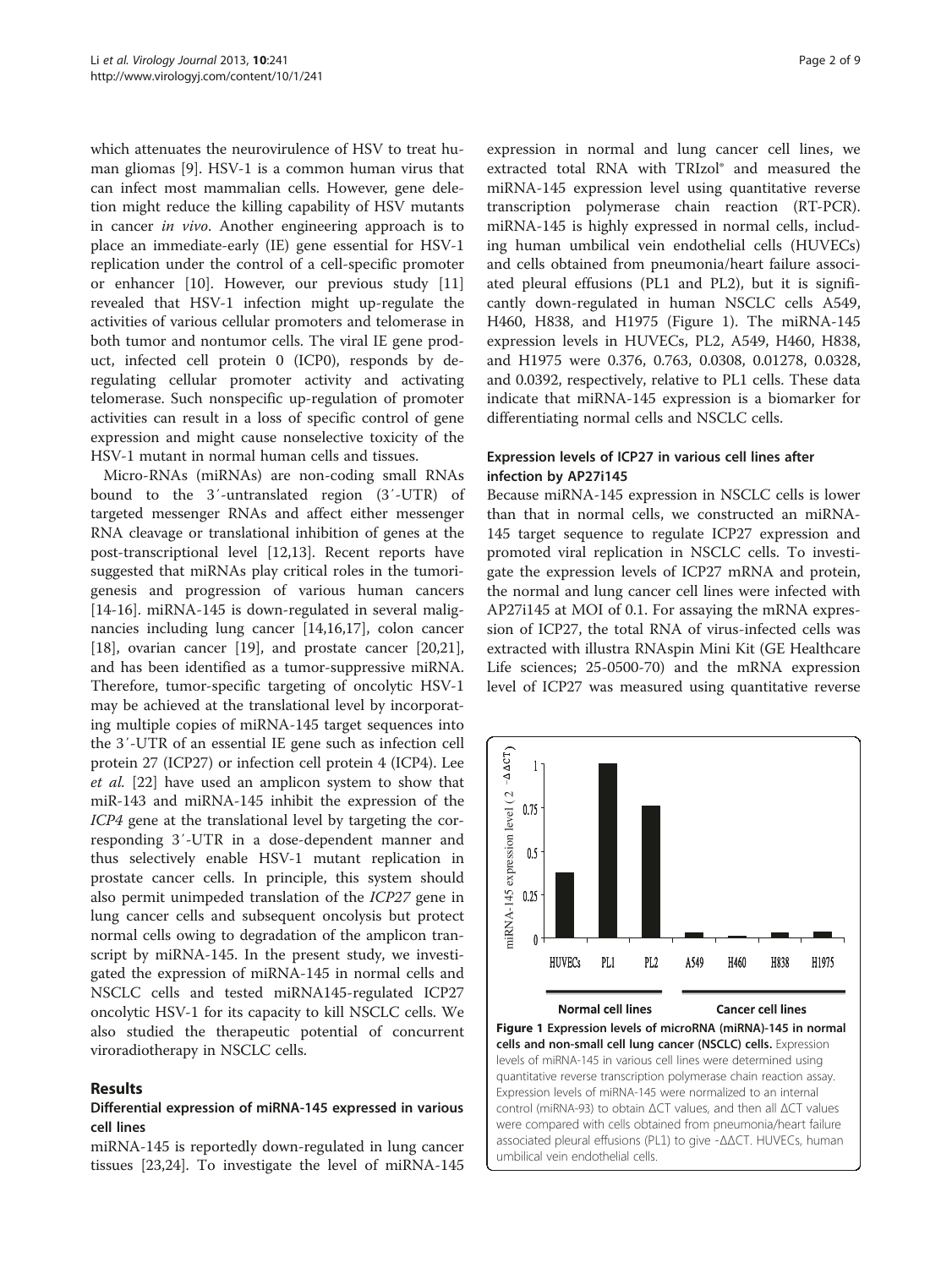transcription polymerase chain reaction (RT-PCR). The result showed that ICP27 mRNA was highly expressed in human NSCLC cells A549, H460, H838, and H1975 than that in HUVECs, PL1 and PL2 (Figure 2a). The ICP27 mRNA expression levels in HUVECs, PL2, A549, H460, H838, and H1975 were 2.025, 2.84, 39.921, 57.19, 33.376, and 25.904 folds relative to that in PL1 cells, respectively. For the assessment of the ICP27 protein expression, the total proteins of virus-infected cells were extracted with protein extraction reagent and then measured by Western blotting using anti-ICP27 specific antibody. As shown in Figure 2, the protein expression levels of ICP27 were compatible with the mRNA expression levels of ICP27 in all tested cells (Figure 2b). These data indicated that the cell infected by AP27i145 could express ICP27, and the expression of viral protein ICP27 was much higher in malignant cells than in non-malignant cells.



# Comparisons of cytolytic effects between 5dl1.2 and AP27i145 HSV-1

The HSV-1 amplicon AP27i145 was generated by carrying the ICP27 gene under a cytomegalovirus (CMV) promoter with 4 copies of miRNA-145 complementary target sequences in the 3′-UTR. The amplicon plasmid also contained a viral origin of replication and packaging signal, which helped replicate and package the amplicon virus with a replication-deficient recombinant ICP27 helper virus, 5dl1.2, in host cells. The 5dl1.2 helper virus lacks the ICP27 gene and cannot replicate by itself [\[25](#page-8-0)]. Both cancer cells and normal cells were infected with 5dl1.2 or AP27i145 at a multiplicity of infection (MOI) of 0.001 to 0.1. The numbers of viable cells were counted 5 days after the treatments.

As shown in Figure [3,](#page-4-0) no significant difference was found in survival ratios (the ratio of viable cells in the virus-treated group to those in the mock-infected group) of in AP27i145- and 5dl1.2-treated normal cell lines at various doses (71.2328% ± 3.6243 vs. 72.6027% ± 3.6243, 74.2574%  $\pm$  7.8586 *vs.* 75.2475%  $\pm$  7.9079, and 70.8333  $\pm$ 8.6736 vs. 63.8888 ± 1.3888 for HUVECs, PL1, and PL2, respectively;  $p > 0.05$  in all comparisons). In A549, H460, H838, and H1975 NSCLC cells, the survival ratios of the AP27i145-infection groups were significantly lower than those of respective 5dl1.2-infected groups at an MOI of 0.1 on post-infection day 5  $(19.8260 \pm 1.3386\% \text{ }\nu s.$  $84.3478 \pm 1.7391\%, 17.7083 \pm 4.3351\%$  vs.  $64.5833 \pm 1.7391\%$ 4.1666%,  $28.1578 \pm 4.7441$ % vs. 70.0000  $\pm$  4.6557%, and 7.6923 ± 2.2205% vs. 62.8205 ± 3.3919%, respectively; p < 0.05 in all comparisons). The cytotoxicity of AP27i145 was significantly stronger than that of 5dl1.2 at an MOI of 0.01 in A549 and H460 cells  $(69.5652 \pm 2.3006\% \text{ vs.})$ 93.9130 ± 3.0122% and 79.1666 ± 4.1666% vs. 97.9166 ± 2.0833%, respectively; p < 0.05 in both comparisons; see Figure [3\)](#page-4-0). This result indicated that AP27i145 caused cytotoxicity more efficiently in NSCLC cells than in normal cells.

# Correlation of miRNA-145 expression and AP27i145 replication in cells

Because miRNA-145 expression was down-regulated (see Figure [1](#page-1-0)) and the AP27i145 HSV-1 was more cytotoxic in NSCLC cells (see Figure [3](#page-4-0)) than in normal cells, we further investigated whether the replication of AP27i145 correlated with miRNA-145 expression in cells. All tested cells were treated with AP27i145 at an MOI of 0.1. The media were collected 5 days after treatment. Using the plaque assay, we examined the virusinduced cytopathic effect on cells to determine the virus titers. The correlation of AP27i145 replication and miRNA-145 expression was normalized at log 10, and the data were analyzed using SPSS software. Figure [4](#page-4-0) shows the strong negative correlation between the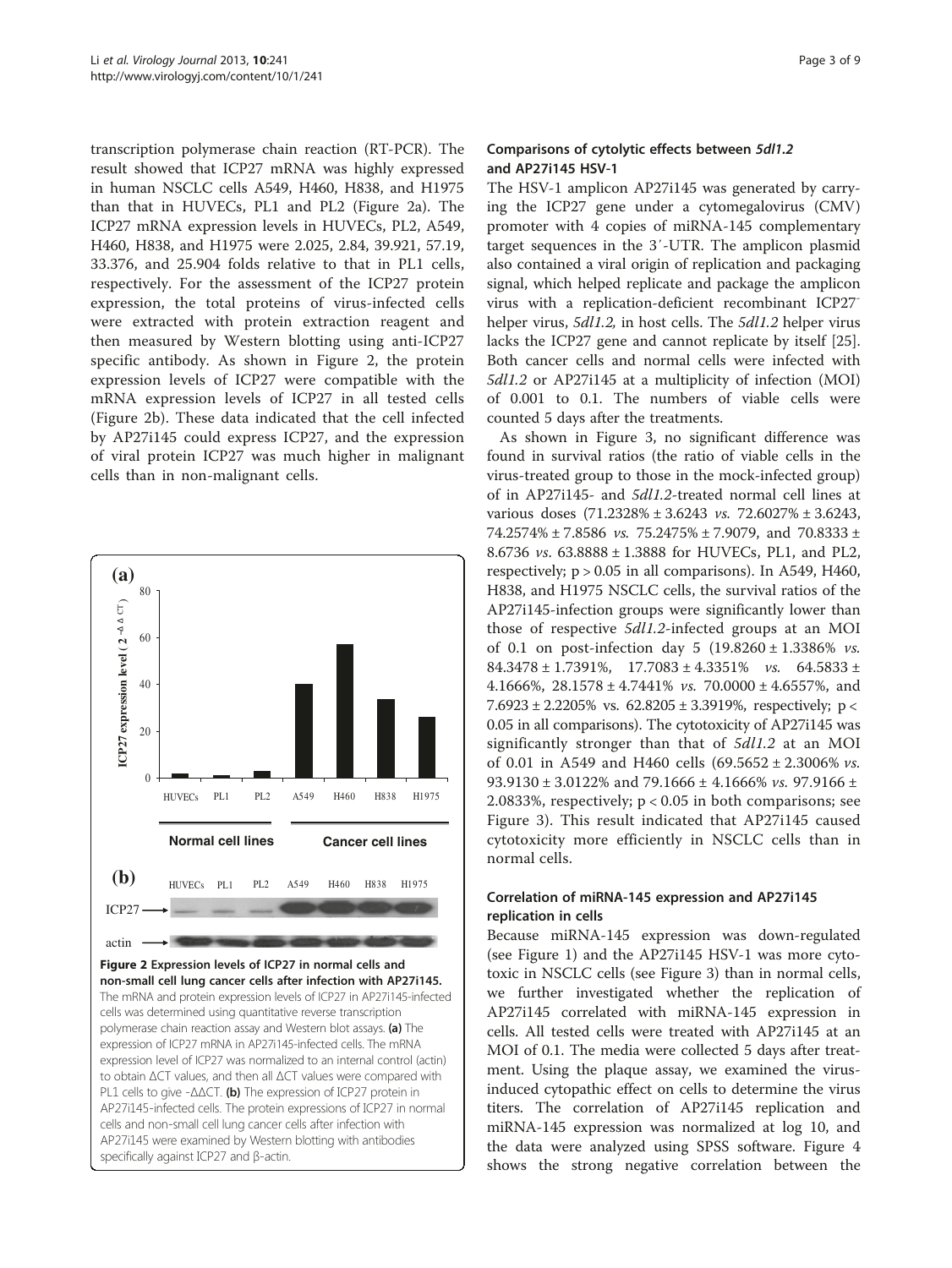Li et al. Virology Journal 2013, 10:241 **Page 4 of 9** Page 4 of 9 http://www.virologyj.com/content/10/1/241

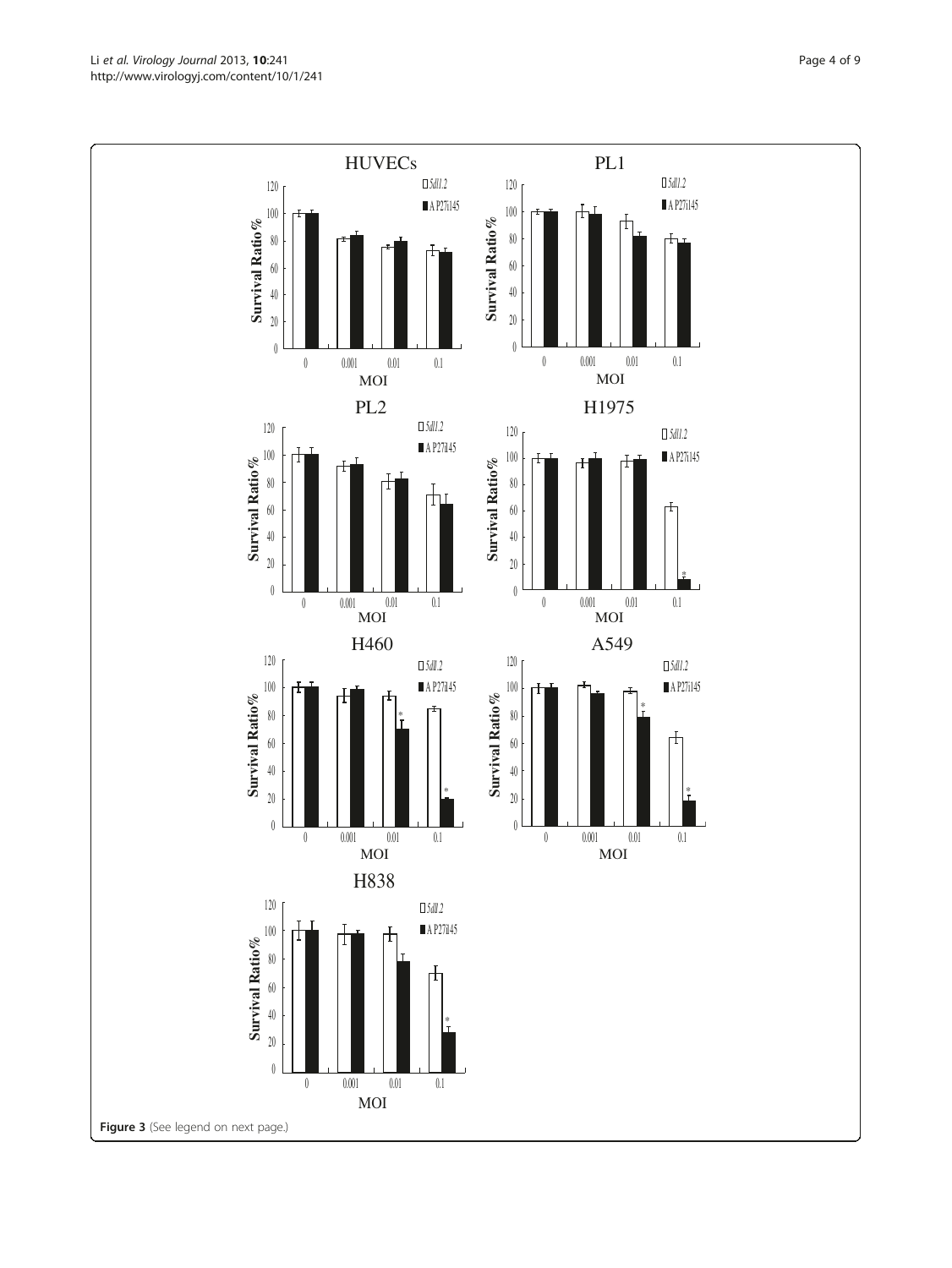#### <span id="page-4-0"></span>(See figure on previous page.)

Figure 3 Cytotoxicity of viral infection in normal and NSCLC cells. Cells were treated with varying doses of AP27i145 or 5dl1.2 herpes simplex virus-1 (HSV-1). Culture medium alone was used for mock infection. Triplet cultures were performed for each treatment, and viable cells were counted on day 5. The results are expressed as a percentage of the mock-infected cells (survival ratio). Data are expressed as means ± standard error (SE). MOI, multiplicity of infection.

replication of AP27i145 HSV-1 and miRNA-145 expression in AP27i145-infected cells  $(r = -0.842)$ . The data indicated that the AP27i145 HSV-1 replicated highly in NSCLC cells with low miRNA-145 expression.

# Inhibition of NSCLC cell growth in vitro by oncolytic AP27i145 HSV-1

Furthermore, we elucidated the capability of AP27i145 to inhibit NSCLC cell growth in vitro by assessing colony formation. We seeded A549, H460, H838, and H1975 ( $5 \times 10^5$  cells) in 10-cm dishes and infected them with viruses at an MOI of 0.1. Twenty-four hours later, we seeded  $1 \times 10^3$  infected cells in 6-well plate and cultured them for 12 days. After staining the resultant colonies with methylene blue, we checked the existing colonies in the well. In contrast to the 5dl1.2-infected groups, the AP27i145-infected groups displayed no colony growth (Figure 5). The results revealed the inhibitory capability of AP27i145 on the growth of NSCLC cells in vitro.

#### Effects of concurrent viroradiotherapy on NSCLC cells

We investigated the cytotoxicity of the combined effects of radiation and AP27i145 in NSCLC cells. A549, H460, H838, and H1975 cells were treated with 5dl1.2 or

**1.2** miRNA - 145 expression level  $(2 - \Delta \Delta C T)$ **miRNA - 145 expression level (2 – CT)** □ Regression line PL1  $r = -0.842$ " **1.0 0.8** PL2 **0.6** HUVECs **0.4 0.2** H1975 H838 H460  $0.0 +$ <br>40 **4.0 4.5 5.0 5.5 6.0 6.5 7.0 Log (virus titer)**  Figure 4 Correlation of miRNA-145 expression and virus replication in normal and NSCLC cells. Cells were treated with AP27i145 at an MOI of 0.1. The media were collected 5 days after treatment, and viral titer was determined using 7B cells. The correlation of AP27i145 replication and miRNA-145 expression was normalized at log 10 and calculated using SPSS software.

AP27i145 at an MOI of 0.01. Because the ratios of viable cell numbers in the AP27i145-infection group to those in the mock-infected group (survival ratio) were not less than 50%  $(78.4211 \pm 4.3091\%, 69.5652 \pm 2.3006\%, 79.1666 \pm$ 4.1666%, and  $98.71 \pm 3.39$ %, respectively; see Figure 3), a distinctly additive efficacy was detected. Culture medium alone was used for mock infection. These cells were subsequently treated with radiation at 0, 2, 4, or 8 Gy 72 h after infection. The cells were then collected and counted on day 5. In A549 and H838 lung cancer cells, the survival ratios in the AP27i145-treated groups at 2 and 4 Gy or 2 and 8 Gy were significantly lower than those in the 5dl1.2-treated groups (2-way analysis of variance [ANOVA],  $p < 0.05$  in 4 comparisons); however, the survival ratios in the AP27i145 treated groups were not significantly different than those in the 5dl1.2-treated groups at 8 or 4 Gy radiation. In H460 and H1975 lung cancer cells, the survival ratios in AP27i145-treated groups were significantly lower than those in the 5dl1.2-treated groups from 2 to 8 Gy



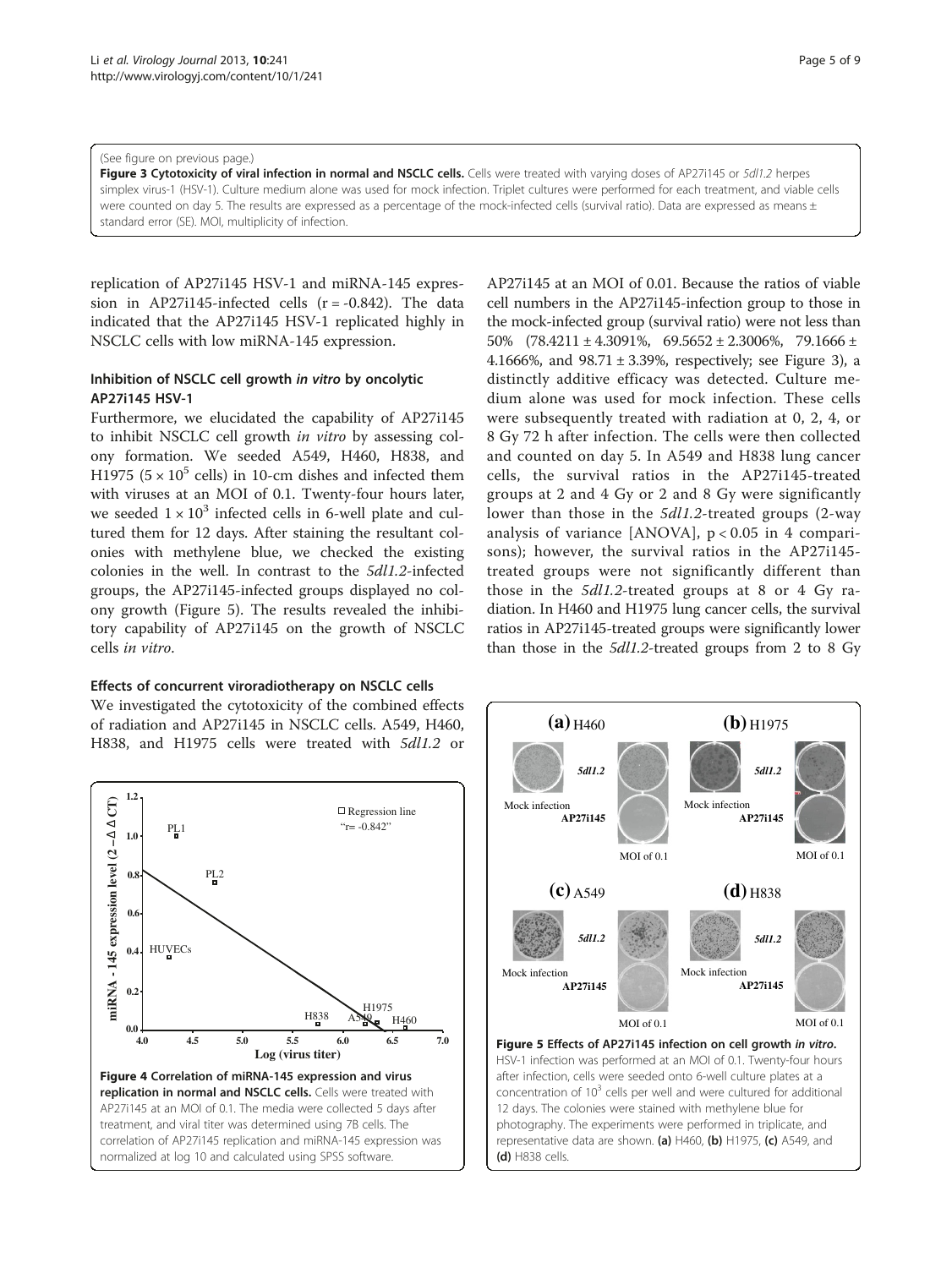radiation (2-way ANOVA,  $p < 0.05$  in 6 comparisons; Figure 6).

#### **Discussion**

This study was proposed to determine whether we could selectively direct the oncolytic activity of a mutant herpes virus to kill NSCLC cells. miRNA-145 is reportedly downregulated in various lung cancer tissues [[26](#page-8-0)], which suggests that the 3′-UTR of miRNA-145 might regulate the expression of viral replication genes for selective targeting of tumor cells but not normal tissues. We analyzed the expression of miRNA-145 in normal and NSCLC cells using real-time quantitative RT-PCR. As expected, the expression of miRNA-145 in NSCLC cells was much lower than that in normal cells (see Figure [1\)](#page-1-0). Based on this lower miRNA-145 expression pattern in cancer cells, a new class of oncolytic HSV-1 was developed and designated as AP27i145. AP27i145 is an amplicon virus carrying the ICP27 gene, an essential gene for HSV replication under the control of a CMV promoter.

Four copies of miRNA-145 complementary target sequences in the 3′-UTR of ICP27 gene may result in restricted replication of virus owing to the high miRNA-145 expression in normal cells. A significant difference was found in survival ratios between AP27i145- and 5dl1.2infected NSCLC cells at MOIs of 0.01 and 0.1 (see Figure [3](#page-4-0)). Accordingly, the cytotoxicity of AP27i145 at an MOI of 0.01 in H460 and A549 was significantly more efficient than that in H838 and H1975 (see Figure [3\)](#page-4-0), which is consistent with the lower expression of miRNA-145 in A549 and H460 cells (see Figure [1\)](#page-1-0). These data suggest that the infection of AP27i145 and the lower expression of miRNA-145 lead to considerably stronger oncolysis in NSCLC cells. Furthermore, the relatively higher expression level of miRNA-145 in normal cells significantly decreased the cytotoxicity of AP27i145, which suggests that the 4 copies of the 3′-UTR miRNA binding site sufficiently and selectively inhibit oncolytic HSV-1 replication in normal cells.

We studied the correlation between the replication of AP27i145 and miRNA-145 expression in AP27i145-infected cells. A strong negative correlation was found between the replication of AP27i145 and miRNA-145 expression in AP27i145-infected cells, confirming that the expression level of miRNA-145 may affect AP27i145 HSV-1 replication in cells. Furthermore, we demonstrated that AP27i145 selectively inhibits colony formation in NSCLC cells. The results of the present study are compatible with those of Lee et al. [\[22](#page-8-0)], who reported miRNA-145dependent replication of the CMV-ICP4-145T virus in a prostate cancer cell line.

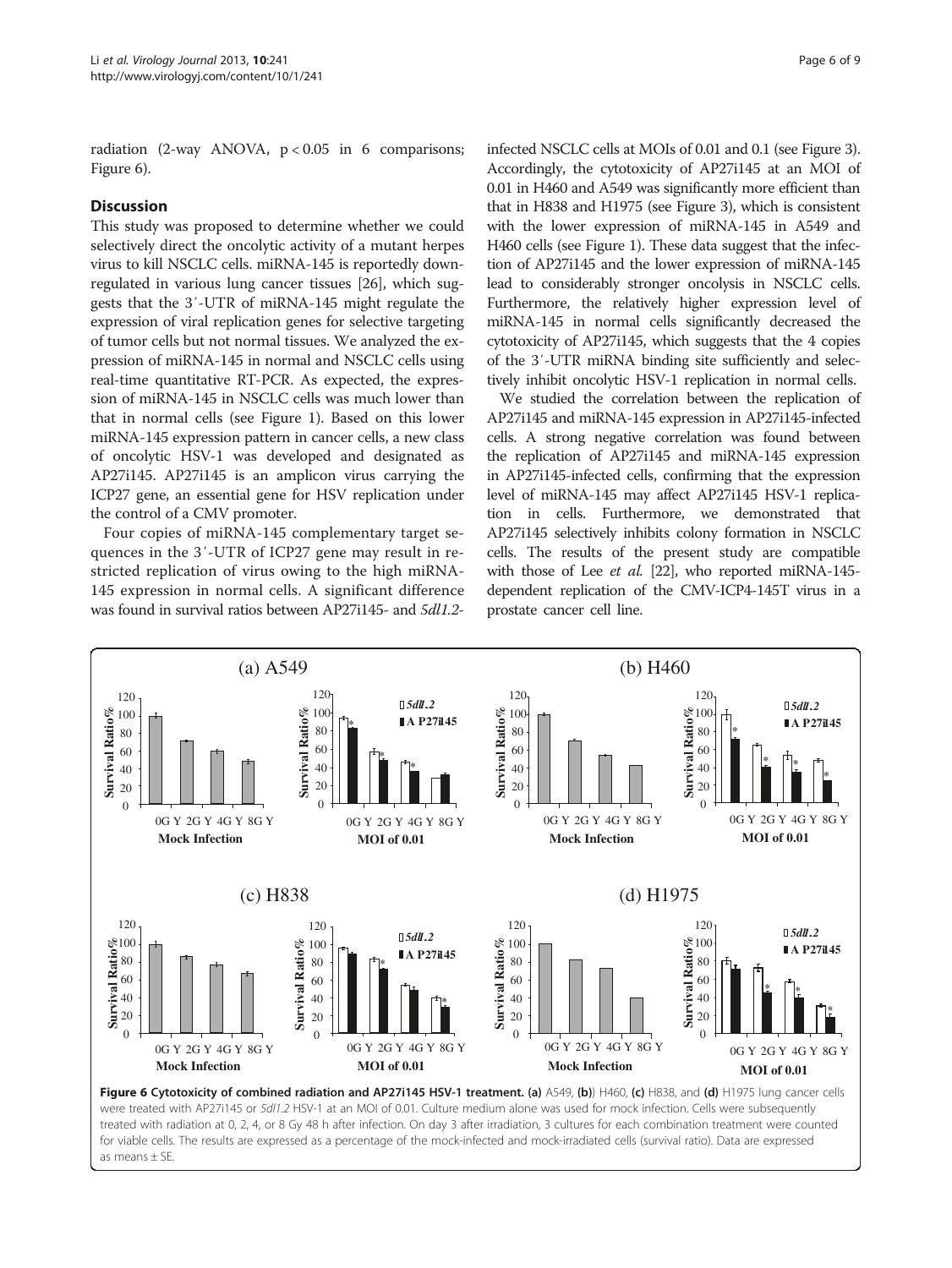Oncolytic HSV can lyse infected tumor cells and spread viral progeny for further infection and killing of neighboring cancer cells. Some investigators have suggested that combining oncolytic HSV-1 treatment with ionizing radiation could increase viral replication to induce tumor cell death [[27](#page-8-0)-[29\]](#page-8-0). Ionizing radiation can augment the expression of the HSV-1 late gene ICP34.5 to expand viral replication. Our data indicate that the effects of combined treatment modalities including AP27i145 HSV-1 infection and radiation inhibit cell growth with significantly more potency than that of monotherapy. The cytotoxicity of combined AP27i145 HSV-1 infection and irradiation increases in a dosedependent manner for the treatment modalities. However, the augmentation of the treatment effect via combined modalities varied by cell type.

Josson et al. [[30](#page-8-0)] have reported that irradiation at 6 Gy decreases prostate cancer cell expression of miRNAs. Conversely, irradiation might activate p38 mitogenactivated protein kinase and up-regulate dynamin 2, thereby enhancing the activity of the CMV promoter [[31\]](#page-8-0). The genetic design of AP27i145 may thus be more specific to the rise in virus production by irradiation.

In conclusion, this study demonstrates that regulating ICP27 expression with miRNA-145 can control HSV-1 to kill NSCLC cells selectively in vitro. The combination of this virotherapy with irradiation significantly enhanced the cytotoxicity of AP27i145 in NSCLC cells. miRNA-145-regulated oncolytic HSV-1 is a promising agent for the treatment of NSCLC.

# Methods

# Plasmid constructs

Four copies of miRNA-145 complementary sequences (miRNA-145T) were constructed as described previously [[22\]](#page-8-0). The ICP27 gene  $(\sim 1.8 \text{ kb})$  and the miRNA-145T fragments, excised by XhoI and XbaI digestion, were then cloned into the pcDNA3.0-neo vector (Invitrogen, Carlsbad, CA, USA), which contained the virus ori, viral packaging signal, and human CMV promoter to generate CMV-ICP27-145T plasmids. The ICP27 gene, including 4 copies of miRNA-145 complementary target sequences in the 3′-UTR, was controlled by the CMV promoter for expression.

# Virus recombination

The replication-deficient ICP27 helper virus (5dl1.2) and AP27i145 HSV-1 were packaged, propagated, and titered in 7B cells (ICP4- and ICP27-transformed African green monkey kidney cells). Monolayer 7B cells were transfected with 24 μg amplicon plasmid DNA (pCMV-ICP27-145T) using Lipofectamine 2000 (Invitrogen) according to manufacturer instructions. Twenty-four hours after transfection, cells were superinfected with 5dl1.2 virus at MOI of 1, the pCMV-ICP27-145T plasmid was thus packaged into the capsid of AP27i145 exclusively, and the virus was collected 3 days after superinfection. The AP27i145 viruses were then amplified and propagated by infecting more 7B cells. The virus titer was determined with a plaque-forming assay in 7B cells.

### Cell lines

The cell lines HUVECs, A549 (ATCC CCL-185), H460 (ATCC HTB-177), H838 (ATCC CRL-5844), and H1975 (ATCC CRL-5908) were purchased from American Type Culture Collection (ATCC; Manassas, VA, USA). The pleural effusion cell lines PL1 and PL2 were cultured from clinical specimens of 2 consecutive patients without malignancy. Cytological studies found no cancer cells in these specimens. This study was approved by the Chang Gung Medical Foundation review board, and written consent was obtained from both patients. All cells were cultured in M199, Dulbecco's modified Eagle medium, or Roswell Park Memorial Institute medium complete medium containing 10% fetal bovine serum.

# Real-time quantification of miRNA-145 using stem-loop RT-PCR

For miRNA-145 quantification, the pulsed reverse tran-scription (RT) reaction described by Chen et al. [[32](#page-8-0),[33](#page-8-0)] was performed to convert all miRNAs into corresponding complementary DNAs in a single RT reaction. Briefly, 10 μL reaction mixture containing miRNA-145-specific stem-loop RT primers (5′-CTCAACTGG TGTCGTGGAGTCGGCAATTCAGTTGAGAGGGATT C-3′ , final 2 mM each), internal control-specific stemloop RT primers (miRNA-93; 5′-CTCAACGGTGTCGT GGAGTCGGCAATTCAGTTGAGCTACCTGC-3′, final 2 mM each), 500 mM deoxyribonucleotide triphosphate, 0.5 μL Superscript III (Invitrogen), and 1 μg total RNA were used for the RT reaction. The pulsed RT reaction was performed as follows: 16°C for 30 min, followed by 50 cycles at 20°C for 30 s, 42°C for 30 s, and 50°C for 1 s. RT products were diluted 20-fold before being used for miRNA quantitative PCR. Then, 1 μL diluted RT product was used as a template for a 10-μL PCR. Briefly, 1X SYBR Master Mix (Applied Biosystems, Foster City, CA), 200 nM miRNA-145-specific forward primer (5′-CGGCGGG TCCAGTTTTCCCAGG-3′), internal control-specific forward primer (miRNA-93; 5′-CGGCGGCAAAGTGCTG TTCGTG-3′), and 200 nM universal reverse primer (5′- CTGGTGTCGTGGAGTCGGCAATTC-3′) were used for each PCR. The conditions for quantitative PCR were 95°C for 10 min, followed by 40 cycles at 95°C for 15 s and at 63°C for 32 s. All quantity PCR reactions were performed on an ABI Prism 7500 Fast Real-Time PCR system (Foster City, CA).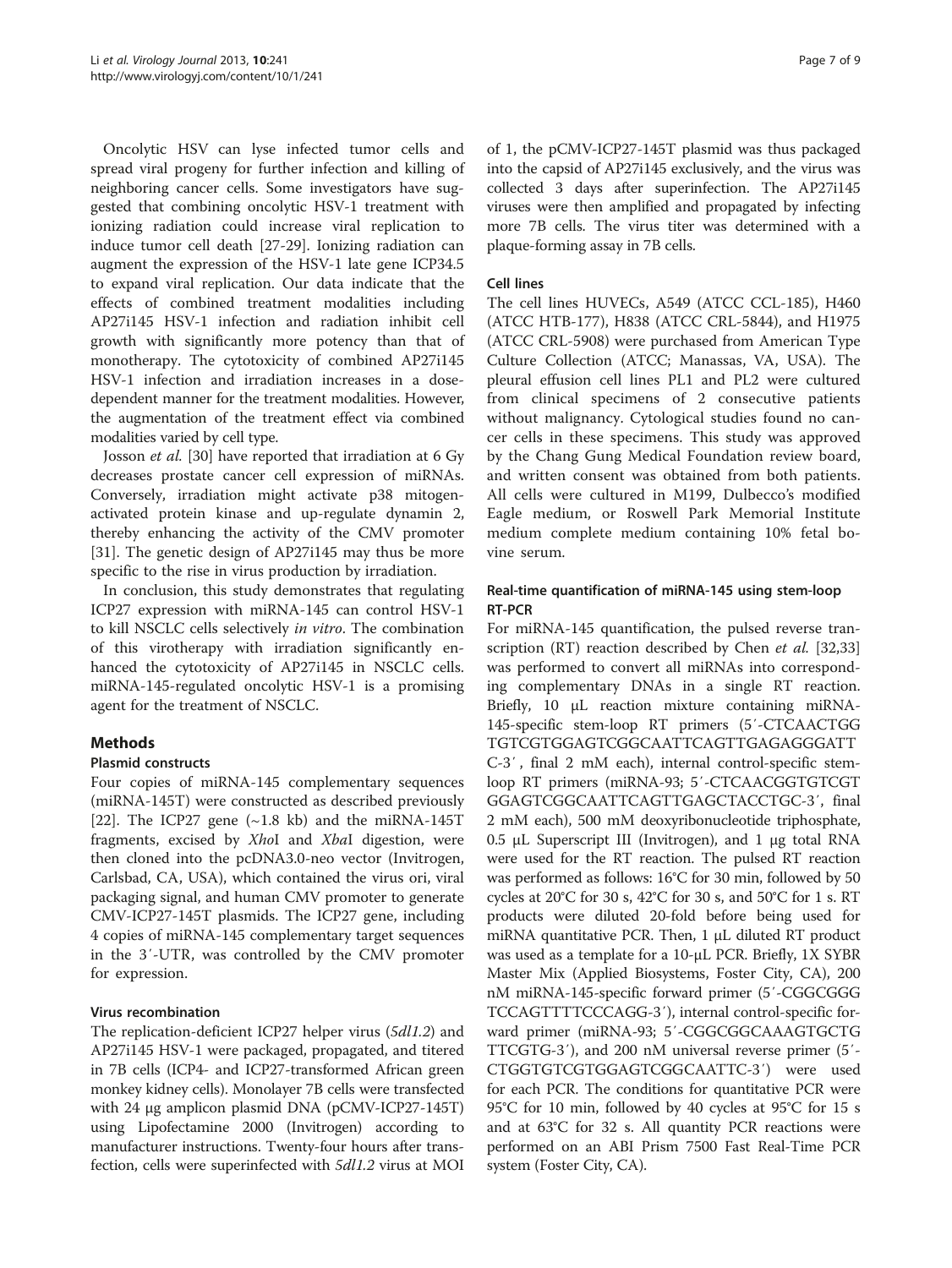#### <span id="page-7-0"></span>Western blot

Cells  $(5 \times 10^5/\text{well})$  were plated in 10-cm culture plates and incubated for 24 h at 37°C. After the incubation, the cells were infected with AP27i145 at MOI of 0.1 for 1 h and then all media were changed to fresh medium. After three days virus infection, the remaining cells in the dish were collected via trypsinization. The total cell lysates from virus-infected cells were extracted with lysis buffer (M-PER Mammalian Protein Extraction Reagent; 78501; Thermo Fisher Scientific Inc, Rockford, IL;) and the analysis of Western bolt were performed using mouse anti-HSV-1/2 ICP27 monoclonal antibody (sc-69806; Santa Cruz Biotechnology, Santa Cruz, CA) and goat anti-actin polyclonal antibody (sc-1616; Santa Cruz Biotechnology, Santa Cruz, CA) Horseradish peroxidase conjugated goat anti-mouse, or donkey anti-goat antibody was used as the secondary antibody (Santa Cruz Biotechnology). Chemiluminescence detection was carried out by using ECL Plus™ (GE Healthcare, Piscataway, NJ) and executed according to the manufacturer's instructions.

#### Cytotoxicity assay

Cells  $(1 \times 10^5/\text{well})$  were plated in 6-well culture plates and incubated for 24 h at 37°C before infection. They were then mock infected or infected with either 5dl1.2 or AP27i145 at various doses (MOIs of 0.001, 0.01, and 0.1). After infection for 1 h, all media were changed to fresh media. On day 5 after infection, the remaining cells in the wells were collected via trypsinization and suspended in phosphate-buffered saline (PBS). An equal volume of 0.4% trypan blue (Sigma-Aldrich, St. Louis, MO, USA) was added to the cell suspension. Viable cells were subsequently determined via direct microscopic counting with trypan blue exclusion. All counts were carried out on 3 samples.

#### Colony-forming assay

Cells  $(5 \times 10^5/\text{well})$  were plated onto 10-cm culture dishes and incubated for 24 h at 37°C. The cells were then mock infected or infected with either 5dl1.2 or AP27i145 at an MOI of 0.1. After 1 h of infection, all media were changed to fresh media and subsequently cultured for 24 h. All cells  $(1 \times 10^3/\text{well})$  were then seeded into 6-well culture plates and cultured for 12 days. After removal of the media, the wells were rinsed twice with PBS. Glutaraldehyde (1.25%) in PBS was added to each well, and the plates were incubated for 30 min at room temperature to allow for cell fixation. After 2 rinses with distilled water, 0.05% methylene blue solution was added to each well, and plates were incubated for 30 min at room temperature to facilitate staining of the colonies. After 2 rinses with distilled water, the plates were dried and photographed.

#### Irradiation

Cells  $(1 \times 10^5/\text{well})$  were plated onto 6-well culture plates and incubated for 24 h at 37°C before infection. Subsequently, they were either mock infected or infected with 5dl1.2 or AP27i145 at an MOI of 0.01. Forty-eight hours after infection, the cells were irradiated (0, 2, 4, or 8 Gy in a single fraction) with a 6-MeV electron beam generated by a linear accelerator (Clinac 21EX; Varian, Palo Alto, CA, USA) at a dose rate of 300 cGy min<sup>-1</sup>. On day 3 after irradiation, 3 cultures for each combination treatment were counted for viable cells.

#### Statistical analyses

Results were expressed as means ± standard error. Statistical comparisons were made with a 2-sided t-test. Twoway ANOVA was used to analyze the data acquired through radiation dosing in both treatment groups. The first factor was the treatment (AP27i145 vs. 5dl1.2 groups), and the second factor was radiation dose  $(0 \sim 8 \text{ Gy})$ . A p value less than 0.05 was accepted as significant.

#### Competing interests

The authors declare that they have no competing interests.

#### Authors' contributions

LJM contributed to data acquisition and analysis and drafted the manuscript; KKC contributed to data acquisition and revision of the manuscript; LLF provided technical assistance; YTM worked on aspects of the study relating to the cohort of patients with lung pleural effusion; WCP was involved in data acquisition and analysis; HYM was involved in data acquisition and analysis; JWWG provided technical assistance; YCT contributed to the study design, data analysis, and revision of the manuscript. All authors have read and approved the final manuscript.

#### Acknowledgement

This study was supported by a Chang Gung Research Project grant (CMRPG3b0091) to C.-T. Yang.

#### Author details

<sup>1</sup>Department of Thoracic Medicine, Chang Gung Memorial Hospital, 5 Fu-Hsing Street, Kweishan, 333, Taoyuan, Taiwan. <sup>2</sup>Graduate Institute of Animal Science, College of Agriculture, National Chiayi University, Chiayi, Taiwan. <sup>3</sup> Division of Pulmonary and Critical Care Medicine, Chang Gung Memorial Hospital, Chiayi, Taiwan. <sup>4</sup> Department of Animal Science, National Chiayi University, Chiayi, Taiwan. <sup>5</sup>Departments of Surgery, University of British Columbia, Vancouver, BC, Canada. <sup>6</sup>Department of Respiratory Therapy, Chang Gung University, Taoyuan, Taiwan.

#### Received: 11 March 2013 Accepted: 6 June 2013 Published: 22 July 2013

#### References

- 1. Jemal A, Bray F, Center MM, Ferlay J, Ward E, Forman D: Global cancer statistics. CA Cancer J Clin 2001, 61:69-90.
- 2. Shanker M, Willcutts D, Roth JA, Ramesh R: Drug resistance in lung cancer. Lung Cancer: Targets and Ther 2010, 1:23–36.
- 3. Monzo M, Rosell R, Taron M: Drug resistance in non-small cell lung cancer. Lung Cancer 2001, 34(Suppl 2):S91–S94.
- 4. Rodel F, Hoffmann J, Distel L, Herrmann M, Noisternig T, Papadopoulos T, Sauer R, Rodel C: Survivin as a radioresistance factor, and prognostic and therapeutic target for radiotherapy in rectal cancer. Cancer Res 2005, 65:4881–4887.
- 5. Brugger W, Thomas M: EGFR-TKI resistant non-small cell lung cancer (NSCLC): new developments and implications for future treatment. Lung Cancer 2012, 77:2–8.